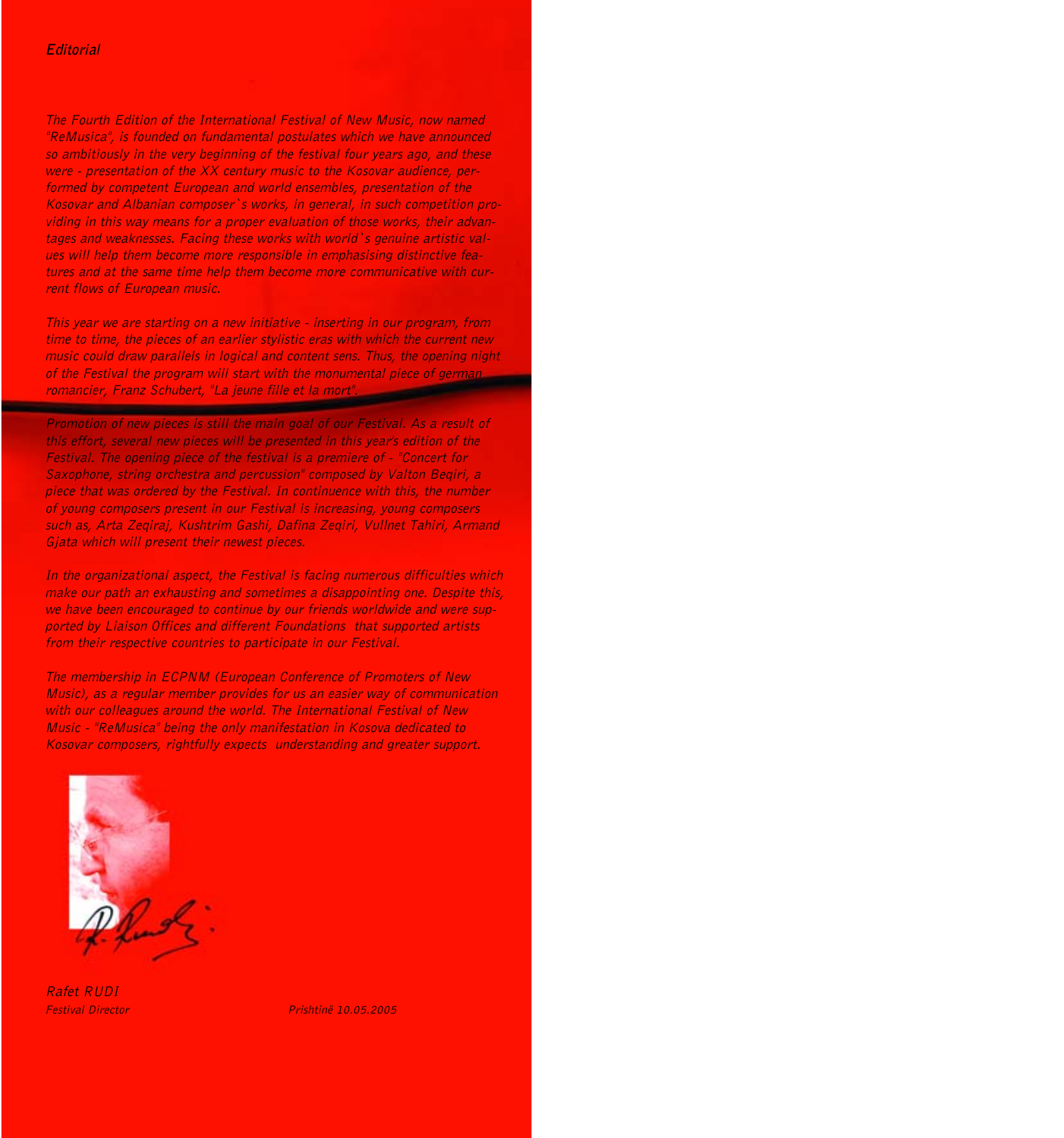#### **GABROVO CHAMBER ORCHESTRA,** Bulgarie

**Ivan Stoyanov,** conductor

**Venera Mehmetagaj - Kajtazi**, flute **Lejla Haxhiu - Pula**, piano **Alma Strazimiri**, mezzosopran **Stojan Dimov**, saxophon

**Valton Beqiri**

<sup>A</sup>lbAlcAnic<sup>A</sup> Concerto for saxophon, string orchestra and percussion (2005)

**Rafet Rudi**

Methamorphoses for flute, piano, mezzosoprano and string orchestra (1977)

**Marin Goleminov** 

Cinq esquisse

**Franz Schubert**

La jeune fille et la mort

#### **19:30**

CONCERT / Catholic church "Shën Ndou" /

#### **MICHEL MARANG**, clarinet / Netherland

**Mayke Nas** 

**Maarten Altena** 

**Joost van der Goor** 

**Michel Marang**

**Rafet Rudi**

**Rebecca Clarke**

**Karlheinz Stockhausen**

Influence (avec electronica)

Improvisatie

Poco espr.

Album

Song of Tanës for clarinet dhe piano **Michel Marang**, clarinet **Misbah Kaçamaku**, piano

Trois pieces for clarinet and viola **Blerim Grubi**, viola **Michel Marang**, clarinet

Fragment uit Harlekin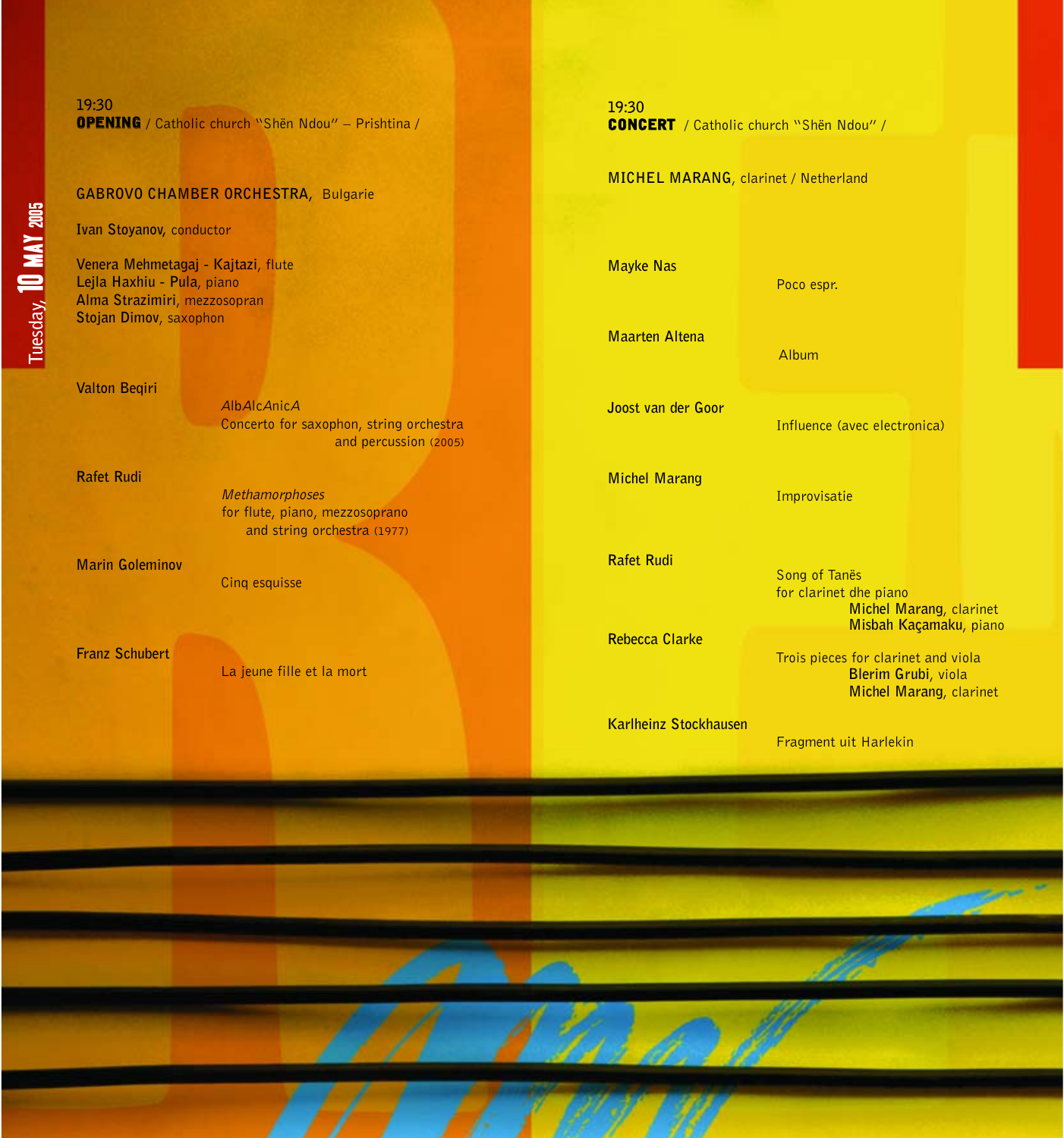# Thursday, **12 MAY** 2005 **Thursday,** 12 MAY 2005

#### **12:00**  MUSICOLOGICAL TRIBUNE / ART Center /

**19:30**  CHAMBER CONCERT / Catholic church "Shën Ndou" /

**Valton Beqiri** Variations **Trio Kosova Sihana Badivuku**, violin **Blerim Grubi**, viola **Antonio Gashi**, violoncello

**Emil Tabakov** Motive for solo contrabass **Fraim Gashi**, contrabass

**Dafina Zeqiri**

Dialogue for violin and piano **Avni Thaçi**, violin

**Kushtrim Gashi** Reflection for violin and piano **Kledis Raxha**, violin **Lekë Salihu**, piano

**Vullnet Tairi (Macedonia)** Three Songs

**Armand Gjata (Albania)** String Quartet

FIREWIRE

**Kledis Raxha**, violin **Ervida Kullolli**, violin **Rezarta Peçi**, viola **Estela Jaho**, violoncello

**Ilir Bajri & CNM ensemble (Center for New Music)**

**Ilir Bajri** 

**19:30**  CONCERT / Catholic church "Shën Ndou" /

#### **ACCORDION ACADEMIC ORCHESTRA - PULA**, Croatia

**Denis Modrusan**, conductor

**Johann Pachelbel** 

Canon in D

Ditiramb

Interieur

Quasi una sonatina

Rondo capriciosso

**Massimo Brajkovic** 

**Ivo Josipovic**

**Vladimir Zolotarjev** Arr: Denis Modrusan

**Franck Angelis**

Arr: Denis Modrusan **Svjetlana Modrusan**, domra

Concertal Triptich for domra and accordion orchestra

**Astor Piazzolla**

**Arta Zeqiraj**

**Viktor Podgorni** Arr: Denis Modrusan

**Bashkim Shehu**

Piece for accordion orchestra

Melodia en La minor

Ukrain Capriccio

Aproximato Nr.5

**Neritan Hysa**, piano

**Anatolij Beloscki**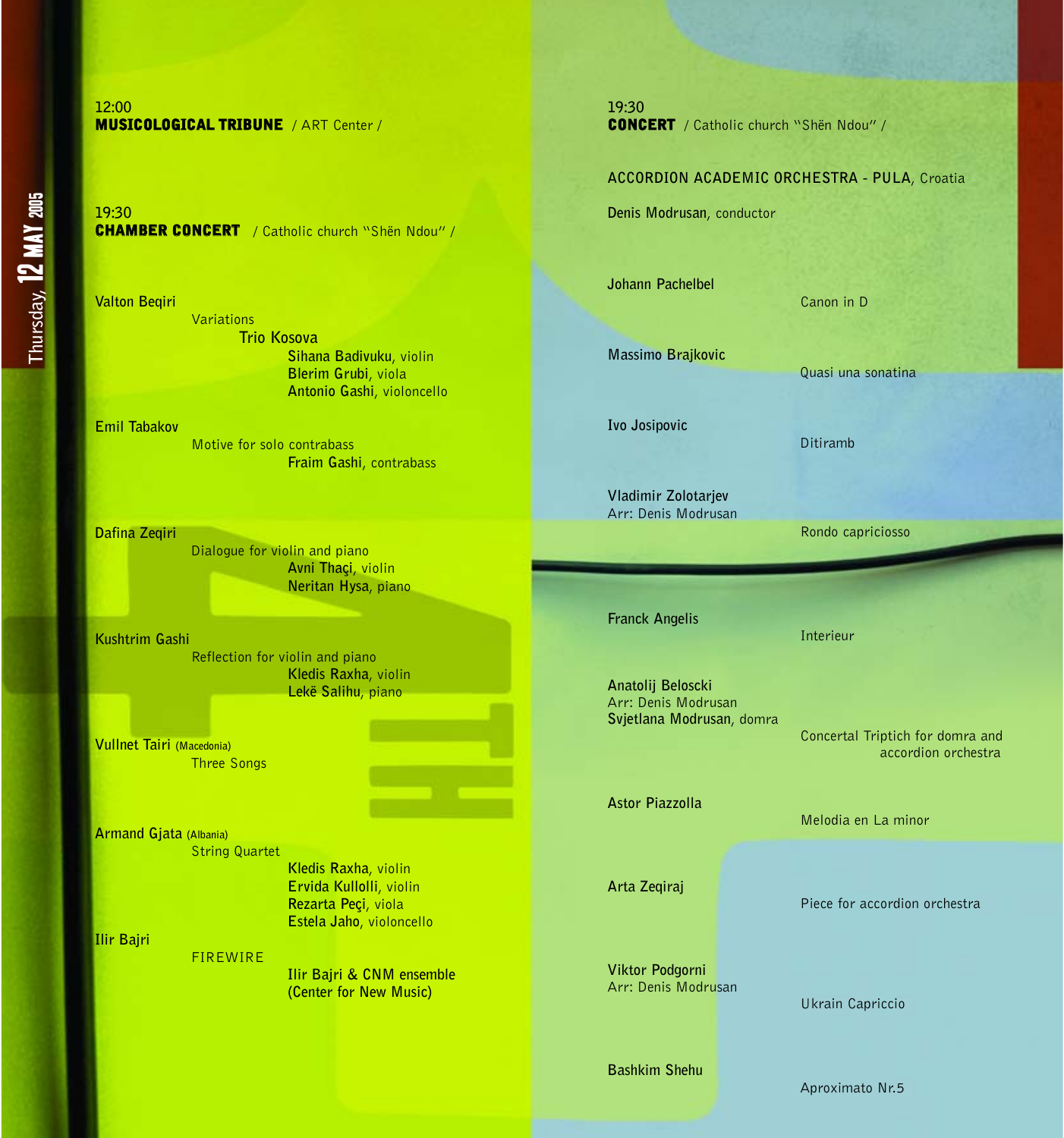| 20.00                                          |  |  |  |
|------------------------------------------------|--|--|--|
| <b>CONCERT</b> / Catholic church "Shën Ndou" / |  |  |  |

#### **PIERROT LUNAIRE ENSEMBLE VIENNA,** Austria

**Silvia Gelos**, flute **Barbara Schuch**, clarinet, bass clarinet **Florian Wilsher**, violin **Gustavo Balanesco**, piano

**George Crumb**

Eleven Echoes of Autumn for flute, violin, clarinet and piano

**John Cage**

Two for flute and piano

**Gerhard Schedl**

"a tre" Variationen for violin, clarinet and piano

#### **Nader Mashayekhi**

Heiligenstädter Testament for flute, clarinet, violin and piano

**Zeqirja Ballata**

Frequencies for clarinet and piano

**Peteris Vasks**

Three Gazes (in the abyss of time) for flute, clarinet, violin and piano

#### **Erkki-Sven Tüür**

Architectonics VII for flute, bass clarinet and piano

**The Concert of Ensemble Pierrot Lunaire Vienna - Austria is sponsored by :**

City of Vienna/Culture, Austrian Foreign Ministry, Embassy of Austria and the Austrian Cultural Forum Belgrad, Austrian Federal Ministry for Education, Science and Culture, Arts Division of the Federal Chancellery of Austria, AKM- Austrian Society of lyricists, Composers and music publishers Alban Berg Fundation, SKE - social & cultural support of austro mechana, Universal Edition,Doblinger Musikverlag, Zeitvertrieb Wien Berlin

The Prishtina's International Festival of New Music, is the result of the work of a group of talented kosovar composers led by Rafet Rudi, the initiator of the whole idea. The main aim of the Festival is to promote **Example 20** contemporary music through presentation of different stylistic tendencies of the XX century up to the present day.

In the three first editions of the present Festival, we had the honor to receive, among the guest artists: **Aki Takahashi** (Japan), **Ian Pace** (Great Britain), **Stockholm Saxofone Quartet** (Sweden), **Rafael Andia** (France), **Jean Jacques Balet & Mayumi Kameda** (Switzerland), **Marcel Worms** (Holand), **Kifu Mitsuhashi & Nanae Yoshimura** (Japan) **Andreas Lewin Richter** (Spain), **Ehat Musa** (France), **Irene Maessen** (Netherland), **Annette Vande Gorne** (Belgium), **Pascal Godart** (France), **Orphelié Gaillard** (France), **Florent Héau** (France), **Eleonore Pameijer** (Netherland), **Ensemble contemporain du Conservatoire de Genève** (Suisse), **Trio Fibonacci** (Canada), **Piano duo Geteova-Apostolova** (Bulgaria) **Ensemble contemporain du Conservatoire de Genève** (Switzerland), **Ensemble Amra** (Albania), **Ensemble Vivendi** (Kosovo), **String Trio Kosova** etc. The works of Bartok, Stravinsky, Hindemith, Shostakovich, Messiaen, Ligeti, Scelsi, Pendereczki, Takemitsu, Nishimura, Xenakis, Nancarrow, Rzewski, Parmerud, Murail, Dusapin, Radelescu, Clarke etc. have been performed.

An additional relationship is established between kosovar music creators and their colleagues from around the world, as our renowned guests always include works of our composers in their performances. On the other hand, these encounters give to our performing artists the opportunity to present their artistic expression amidst valuable international competitors.

The Festival is organized by the Center for New Music (CNM) in Prishtina. **CNM** /and Festival/ – is a member of ECPNM (EUROPEAN CONFERENCE OF PROMOTERS OF NEW MUSIC)

**ENTER PER MUZIKEN E** 

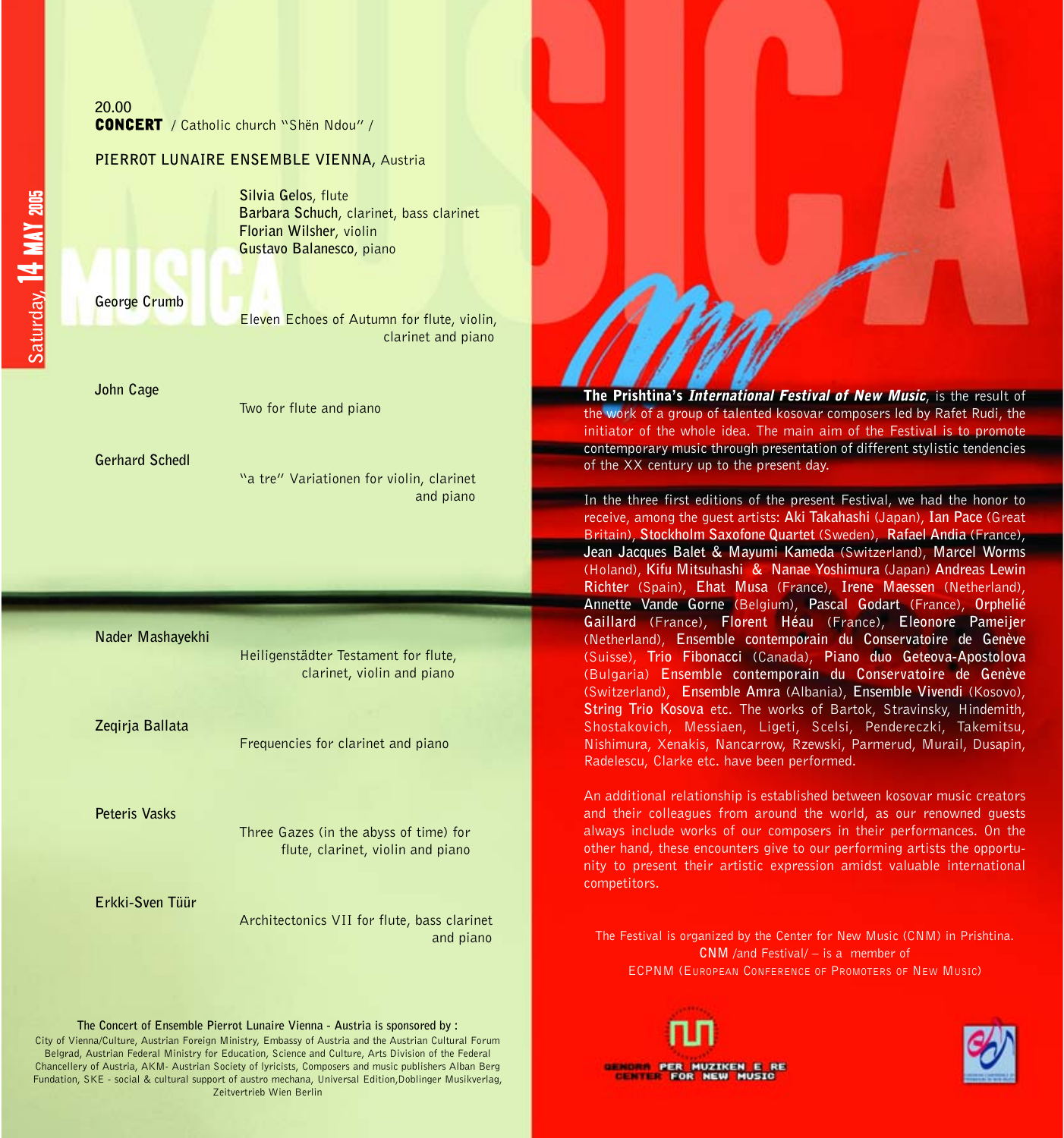Gabrovo Chamber Orchestra was founded in 1969 by the composer and conductor Hristo Pitev. The period 1969-1974 is characterized by daring repertoire searching, namely choice of compositions played occasionally or even unknown pieces from the Baroque to the vanguard of the 20th century. From 1974 to 1990 the Orchestra's conductor was Milko Kolarov, a professed composer whose name is to be associated with many of the initiatives and achievements of the the Ensemble. The participation of Bulgarien and foreign composers, conductors and performers, the great number of modern compositions and successful tours all over Europe rank the Gabrovo Chamber Orchestra among the authoritative music institutes in Bulgaria. From 1992 the music director of the Gabrovo Chamber Orchestra is Ivan Stoyanov, a graduate of the State Academy of Music in Sofia and the Yehudi Menuhin Academy. The repertoire of the orchestra is tremendous and it compromises 600 compositions from all genres and epochs. The orchestra has been a guest performer in almost all European countries and a participant in most of the renown Bulgarian festivals.



Ivan Stojanov born in Gabrovo, is a graduate of the Music High School in Rousse with major in violin performance. He studied conductorship at the state Academy of Music in Sofia. In 1991 he specialized orchestra conducting at the Yehudi Manuhin Academy "Piere Derveau" in France. From 1992 he is a music director of the Gabrovo Chamber Orchestra and International Festival "Days of Chamber Music" - Gabrovo. He has given concerts in Germany, France, Spain and Greece.





Alma Strazimiri (1972) soprano. Finished high studies in the Academy of Arts in 1994 in the class of the Prof. Ermeliada Academy of Arts in 1994 in the class of the Prof. Frmeling Paparistos and since then is a pedagogue in the Artistic second ry school Jordan Misja in Tirana. Her artistic activities are I ked with chamber music, as a participant in festivals of the Albanian Romance and Days of New Music. In 1995 she performs as a soloist with the Symphonic Orchestra of the RTSH (Albanian Radio-Television) in the F.Ibrahimi's Tragic Symphon whilst in 2000 in the A.Peçi's Opera OIRAT. She has concerte several occasions in Tirana and Prishtina.

Venera Mehmetagaj - Kajtazi - well known Kosovar flutist. As<br>a student she has participated in many various Contests and a student she has participated in many various Contests Festivals, where she was awarded with first prizes. She gave some unforgettable solo concerts in Belgrade, Zagreb, Opatia, Sarajevo, Novi Sad, Dubrovnik and Havana. She was a soloist at RTP Symphonic Orchestra in Prishtina, where she has been participating since the age of fourteen, with distinguished conductors<br>B. Cela. Z. Zdravkovic, L. Salacki, S. Pantiru, M. Jaqusht, V. B. Çela, Z. Zdravkovic, L. Salac Pavlovski, N. Kodral, F. Deda, E. Koqo, A.Lekovski and R. Tiseo. She had remarkable solo and chamber concerts in Germany and France, where she was specializing as fellowship of French Government at the class of Prof. Alian Marion and Prof. Pierre Yves Artaud. She received her master degree at the class Pr Nikola Atanasov in Skopje and also specialized at the class of Prof. Xhovalin Shestani in Tirana. Currently she is teaching at the Faculty of Arts in Prishtina and also she is a flutist in Kosova Philharmony Orchestra.



Leila Haxhiu - Pula is a well known Kosovar pianist. She graduates from the piano department of the Faculty of Arts in Prishtina. Completes post - graduate studies and gets her masters degree with distinction at the Belgrade Faculty of Musical Arts in 1986 in the class of prof. Igor Lasko. With her intensive and successful concert presentations in Kosovo, Croatia, Macedonia, Germany and Austria, both as soloist and with filharmonic orchestras, as well as with the chamber music "Trio Kosova" (1981- 1991 ), she reaches a distinctly profiled pianistic maturity. Among her latest concerts are the piano recitals in Graz. Austria (March 2003 and October 2002), her successful piano part in playing the Bethoven's Triple Concert with the Kosovo Philharmonic Orchestra in Prishtina in April 2002 as conducted by maestro P.Deshpali and a soloist concert in Vienna, Austria

(March 2001). She starts her academic and pedagogic piano career in 1982 when she gets employed at the Faculty of Arts in Prishtina, since 1994 as associate professor for Piano-Main Subject. In the period 1997-99 she heads the department of music as Pro-Dean of the Faculty of Arts. During these years, an entire generation of new and successful pianists have graduated in her piano class of the Faculty of Arts of the Prishtina University, contributing thus continuously to the formation of new piano artists and academics in Kosovo.

Stojan Dimov (1956), is one of the top Macedonian solists instrumentalists. He has been on stage as a performer of various music styles since his early childhood in the period between 1968-1981 he was honored with more than ten important awards on the competitions for young music artists from Macedonia and former Yugoslavia. Stojan Dimov got his PH.D. in music and the tittle academic musican on the Music Academi in Skopje. He has been giving concerts in the Republic of Macedonia, Zagreb, Sarajevo, Sofia, Rome and has been playing on the following festivals: "Ohrid summer festival", "Skopje summer festival", "Days of the Macedonian music" and "Budva - Theatre City". In the period 1981-1993 he was solist clarinetist in the Macedonian Philharmony. Stojan Dimov's first CD is a part of a dream come true, a dream of the artist for the perfection of his clarinet.

Michel Marang (1962) studied Clarinet with Walter Boeykens and completed the Conservatory Cum Laude in 1987. In the same year he finished his studies in Philosophy at the University<br>of Amsterdam. He went on to study clarinet with Hans Deinzer in **Germany and attended master classes with Roger Heaton**<br>England) and Susan Stephens (USA), Resided bis work in class (England) and Susan Stephens (US cal music, theatre and world music, Marang specialises in<br>Modern Music and has worked with composers including Oli Modern Music and has worked with composers Messiaen, Morton Feldman, Edison Denisov and Karlhein Stockhausen . Over 20 compositions have been dedicate Marang. As soloist he performed in just a<br>Europe, the USA, the Ukraine, Estonia, in Europe, the USA, the Ukrain East. He gave seminars at several leading the Moscow Conservator

<mark>Vi</mark>lsbah Ka<mark>çamaku (1968</mark>) - piano. Born in Mitrovica. He cor<br>rom a musician's family. The elementary and secondary sch<mark>o</mark> from a musician's family. The elem<mark>entary and sec</mark>ondary sch<mark>o</mark><br>has finished in Prishtina, at class of orof, Leila Haxhiu-Pula. h<mark>ed in Prisht</mark>ina, at clas<mark>s of prof. Le</mark>i a stud<mark>ent was distin</mark>guished in <mark>many succesful</mark> presentations in<br>Prishtina and many other centers. In former Yugoslavia's Piar Prishtina and many other centers. In former Yugoslavia's Piano<br>Contests was awarded with first prizes. He studied in Moscon i **Contests was awarded with first prizes. He studied in Moscow in** Pedagogichesky Institut - Gniesini" at the class of prof. J.Petro 2004 he finished specialisation (Vienner Classics) in the clas of prof. Ja<mark>m</mark>es Mc. Chesney at Josef Haydn Conservator<mark>y in</mark> Eissenstadt - Austria. He was member of Vivendi Chamber Ensemble. Currently he is exterior collaborator at the Faculty of **rts in** Prishtina, professor at Music School "Prenk Jakova" in Prishtina and Music School in Prizren. He performed in many concerts and festivals in Kosova, Macedonia, Slovenia, Spain, Switzerland, Germany etc.

Blerim Grubi - violist. Graduated in the Faculty of Music Arts in Skopje, at the class of Prof. L.Gospodinov. Grubi received a master degree in 1999. He has participated in many festivals and musical concerts all over former Yugoslavia and is a regular participant at the Festivals Summer of Ohrid, The Days of Macedonian Music, International Festival of Chamber Music in Prishtina. Grubi participated in the concerts that were organized by UNICEF in Skopje and Osijek. A leading violist at the Macedonian Philharmonic, Grubi has also attended the courses of perfection at the "Academia Chigiana" in Siena, Italy, at the class of Prof. Yurij Bashmet. He had many concerts in Macedonia, Albania, Kosova, France and Spain. Currently is teaching at the Faculty of Arts in Prishtina and at the Pedagogy Faculty in Skopje. He's a leading violist in the Kosova Philharmony Orchestra and a violist in ensemble Trio Kosova.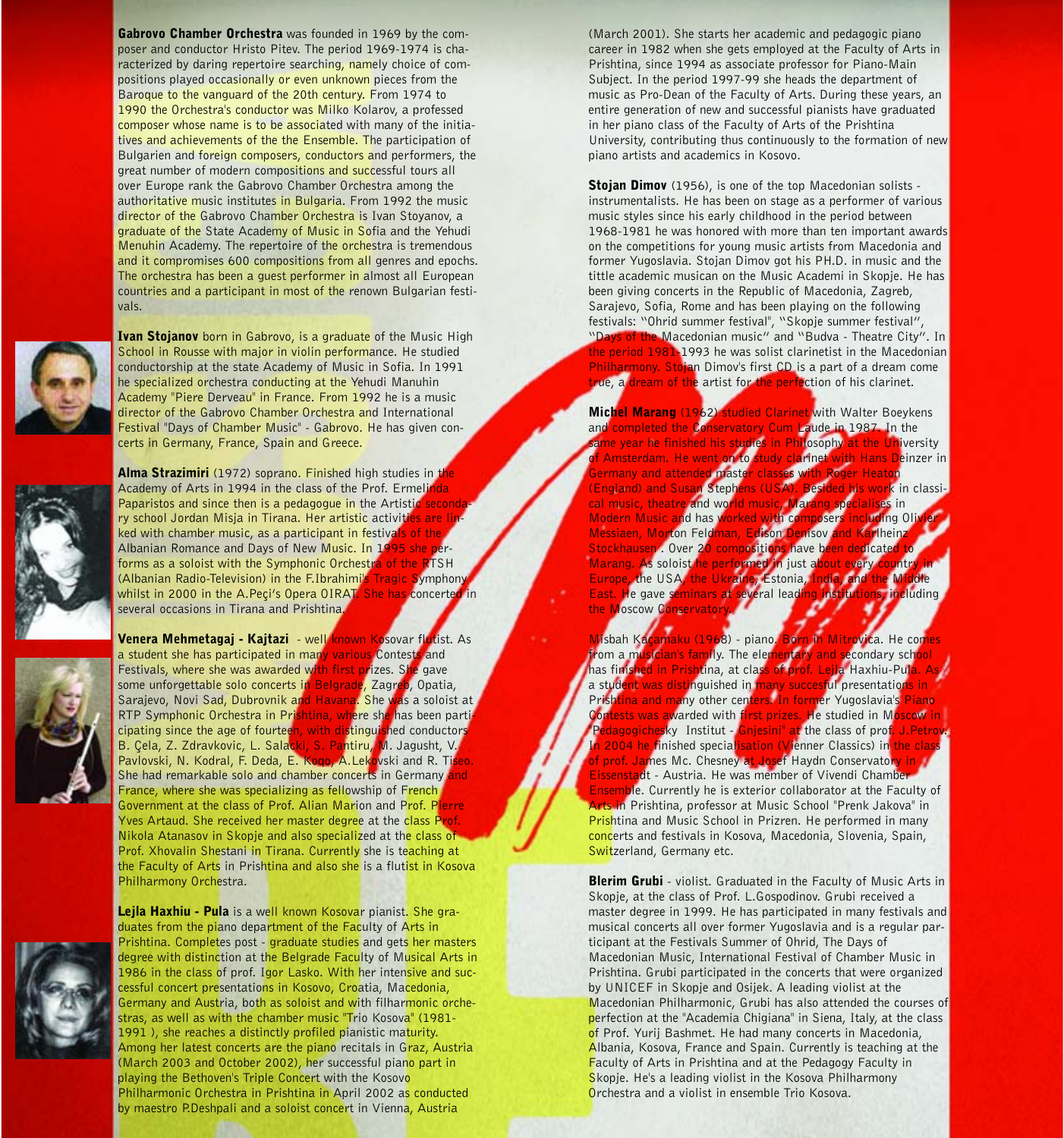

Sihana Badivuku - a distinguished kosovar violinist; comes from a family of musicians. Studied at the Moscow State Conservatorium "P.I.Tchaikovsky" where she also did her graduate studies with Prof.E.Chugajeva (1984-1991). In 1993-94 studied in "Hochshule fur Musik" in Detmold (Germany) with Prof. Young Uck Kim. Also, in August 1994 she attended a course of perfectionism in Siena (Italy) in "Academia Chigiana" with Prof.Uto Ughi. She participated in international competitions for violin (R. Lipizer-Gorizia, J.Szigeti - Budapest) where she was awarded a diploma as a semi-finalist. She participated in several International Festivals such as "Ohrid Summer", Contemporary Music Festival in Tirana, "Gubbio - Festival" in Italy etc. She held concerts in Kosova, Macedonia, Albania, Bulgaria, Germany, Italy, Russia, Finland, Ireland, and USA. Currently she is a Professor at the Arts Faculty in Prishtina, concert maestro of Kosova Philharmony Orchestra and the member of chamber ensemble Trio Kosova.



Antonio Gashi - cellist. The first of music he has attended in Prishtina, at the class of Prof. K. Bermel and Prof. D. Stojanovski. He began to study at the Academy of Music in Novi Sad, at the class of Prof. I. Varga. Later he was graduated in 1991 at the Academy of Music in Zagreb, in the class of Prof. V. Deshpal. Postgraduate studies he has attended in "Hochschule fur Musik" Detmold - Germany (1992), at the class of Prof. K.Georgian and Prof. M. Carniero. He was a member of RTP Orchestra, Philharmony Orchestra in Zagreb, "Jeunesses Musical World Orchestra" also a leading cello in "Detmolder Kamerorchester". He had many concerts in Kosova, Croatia, Slovenia, Macedonia, former Yugoslavia, Germany, France, Spain, Italy, Switzerland, Austria, Russia, Japan, Azerbaij Peru. He was a director of Kosova Philharmony Orchestra. Gash is a member of chamber ensemble Trio Kosova. Currently he works as executive producer in RTK - RTV of Kosova and also he is teaching at the Faculty of Arts in Prishtina.

**Fraim Gashi** - Kosovar contrabassist. After finishing Secondary<br>school of music in Prishtina and Contrabassist Course in 1987. school of music in Prishtina and Contrabassist Course in 1987, registers studies in the Academy of Music in Liubliana/Slover registers studies in the Academy of Music in Ljublja where he graduated in 1992 in the class of the Prof. B. Vidrih. In 1996 he continues his post graduating studies in Lausanne in<br>Switzerland in the class of the Prof. Michell Veillon finishing Switzerland in the class of the Prof. Michell Veillon finit with an exceptional success in 1997. Later he attended the spe-<br>cialization *Classe de virtuosité* which he finished in 1999 obtaicialization Classe de virtuosité which he finished in 1 ning the diploma soloist-virtuoso (Diplome de virtuosité 1er prix) in the class of the Prof. M. Veillon in the Conservatory of in the class of the Prof. M. Veillon in the Conserva Lausanne. During 1988-89 he was a contrabassist in the Orchestra of RTV Liubliana, 1990-92 in the Opera Orchestra in Ljubljana whilst during 1992-96 in the Slovenian Philharmoni Orchestra and participated in concerts in Austria, Germany, Italy, England, Croatia, etc. In 1990 he performed in the Tri of the Music Composition in Opatija in Croatia. During 1991-93 he participated in the Festival Puccini in Tore del Lago in Italy. As successful contrabassist he got engaged in the Symphoni Orchestra Sinfonietta Lausanne, University Orchestra in Fribourg, University Orchestra in Lausanne, Swiss Philharmonic Chamber in Zurich, Chamber Orchestra in Geneva, Yverdon String Orchestra (Switzerland) etc. He concerted in other chamber formations, duos, trios etc.

Academic Accordion Orchestra of the Philosophical Faculty

in Pula is new musical group composed by students of the accordion branch of the Philosophical Faculty in Pula. The orchestra was established in 1995, lead at that time by Mr.Art.Doc.Vitalij Muntjan. Since the academic year 1996/97, the orchestra was lead by prof. Denis Modrusan. In the orchestra's repertoire are pieces from different eras and styles, as well as original contemporary pieces composed for accordion orchestra. One of most important goals of the orchestra's activity is publicize the accordion as academic instrument and advertising pieces coposed for that instrument.Rewards: First price in the orchestra Category on 28, 29 and 30. International meeting of Accordion players in Pula. First price in 39. i 41. Municipality competition in Pula

(2001 and 2003), First price on 39 and 41 State competition in Dubrovnik 2001. Second place at the International Competition "Citta di Castelfidardo" (Castelfidardo -Italy, 2003), First place at 2nd international competition "Fisa..armonie" (Trieste-Italy, 2004).

Denis Modrushan (1968) - Conductor and pedagogue. Graduated in Accordion in 1992 in the class of prof. V.Besfamiljnova and conducting in 1994 in the class of prof. O. M. Rjabov in the Royal State Conservatorium "P.I. Tchaikovsky"(Ukraine). As a soloist, he is a laureate of several rewards: First place at the International Competition "Pro Loco Camaló" (Camalo-Italy 1987),Second place at the 37 world accordion trophy (Andorra 1987), Laureate of the festival "I. J. Panicki" (Frunze, Kirgiska Russia 1991).He was a conductor of the study opera orchestra of the Kiev State Conservatory, Symphonic Orchestra Ukraine Radio-Television. He established Chamber orchestra "Ars viva" in Kiev. As a guest-conductor he established cooperation with Croatian chamber orchestra, Rijeka Festival chamber orchestra, etc. With Academic Accordion Orchestra of the Philosophical Faculty in Pula he won several rewards in national and internaonal competitions. Also, students of his class won several rewards in national and international competitions. He is a member of the Croatian Musical Unio

Svjetlana Modrushan - graduated in the Kiev state conservato-<br>rium "P.I.Tchaikovsky" in 1994 at the L.D.Matvicuk's class. She rium "P.I.Tchaikovsky" in 1994 at the L.D.Matvicuk's class. She<br>Improved in seminars and master's sessions with famous players roved in seminars and master's <mark>sessions with fa</mark><br>musical pedagogues B.Miheljevim and A.Belor d musical pedagogues B.Mih<mark>eljevim a</mark>nd A.<mark>Belo</mark>ckim. She stared her pedagogical activity in the musical school in Porec<br>Croatia) currently working at the Music School in Novigrad. Croatia) cur<mark>rently working at the Music School in Novi</mark>grad.<br>Last two vears is active in playing chamber music, and in duet Last two years is active in playing chamber music, and in due<br>with bland player Carmen Ruplic She accomplished several with piano player Carmen Runjic.She accomplished several<br>remarkable performances. Her repertoire is consisted of pi remarkable performance from different eras and styles. Beside original pieces written for the formulation for the formulation for the model of the formulation  $\frac{1}{2}$ DOMRA, she plays pieces

Pierrot Lunaire Ensemble Wien found tist Silvia Gelos and the pianist Gustavo Balanesco. As a char ber music ensemble the Pierrot Lunaire Ensemble Wien is one<br>the most flexible formations for music of the twentieth centual e most flexible formations for music of the twentieth century.<br>casts ranging from solo to chamber orchestral like it focu In casts ra<mark>nging from so</mark>lo to chambér orchestra- like it foc<br>In its programmes on composers who are rarely or ardly pe grammes on composers med - encompassing former personae non gratae as well as young Austrian talents. Concerts by the Pierrot Lunaire Ensem<br>are marked by a strong thematic affinity. Apart from pieces of arked by a strong thematic and the Wi<mark>e</mark>ner Schule and Austrian composers of th<mark>e you</mark>l Zweite<br>I youngest coenerations, the five young musicians direct the **and youngest generations**, the five young musicians direct their tention to the music from Mediterranean and Easter E<mark>uropean c</mark>ountries as well <mark>as the F</mark>ar Eats, China, Indi The Pierrot Lunaire Ensemble has established an own series of concerts at the Wiener Konzerthaus and Wiener Musikverein. les, in a close partnership concerts together with Arnold Schönberg Center, Herbert-von-Karajan-Zentrum, Porgy & Bess, Sargfabrik, Brucknerhaus are organized. Furthermore, they have made tours of Spain, Italy, Germany, Liechtenstein, Ucranian, Ireland,Russia, Slovakia, Czech Republic, Kosovo, France, Ungarn, Serbia, Australia, the U.S.A. as well as Argentina, Chile, Mexico, Venezuela and Cuba.

Ilir Bajri born in Prishtina on 1969. Ilir Bajri is a composer and a jazz musician. He performed, both as a solo pianist and in band formations, in many different countries and Festivals in Italy, Spain, USA (Chicago, New York, Lynchburg). He writtes music for theater and film. A skilfull computer operator he is also known for his electroacoustic works such as: "vijëzimi/Linings" (1995); music installations for exhibitions "Përtej/Beyond", Belgrade 1997 & "I-TURN-U", Istanbul 2001, Berlin 2002; "Influences 1 & 2" Prishtina, 2003 & "500ms", Prishtina, 2004. In 2003 he creates the "Center for New Music ensemble" comprised mainly by young musicians. With this ensemble he cultivates a new stream in kosovar music scene which is simmilar to today`s postmodernist tendencies.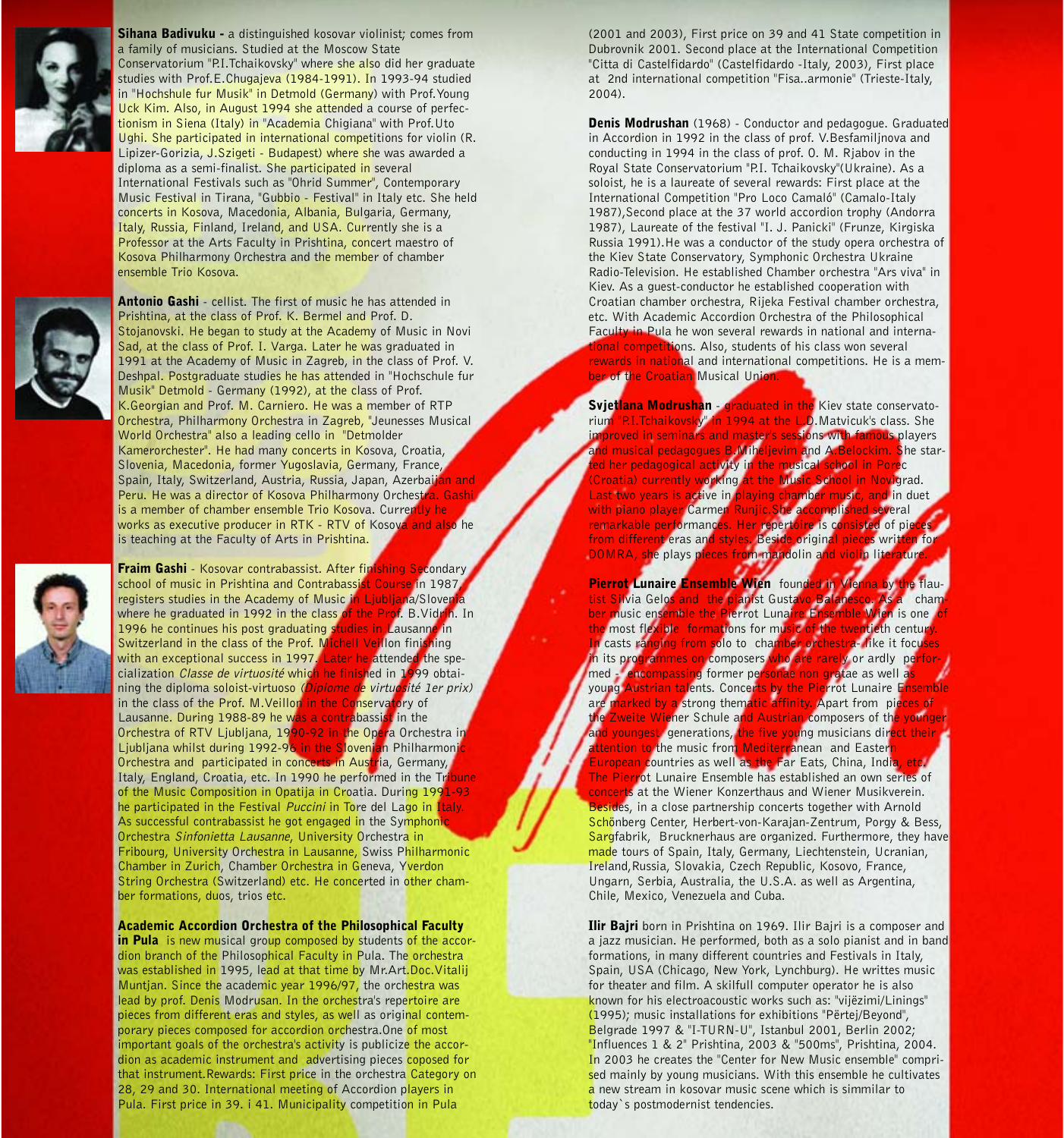#### **Edition** 2002 Prishtina International Contemporary MUSIC FESTIVAL 23 - 27. IV. 2002 -PRISHTINA

#### Tuesday, 23 April OPENING

20:00 **Concert Ensemble AMRA -** Tirana **ZHANI CIKO,** conductor /Red Hall/ **Merita JUNIKU,** mezzosoprano / **Rudina CIKO,** piano **Venera KAJTAZI,** flute - **Mengjiqi, Hindemith, Tole, Deshpali, Martin, Penderecki** 

#### Wednesday, 24 April

12:00 Lecture **ANDRÉS LEWIN-RICHTER, Spain** /ART Centre/ Topic: **"Directions of Electronic Music Today in Spain"** 20:00 **Concert MARCEL WORMS,** piano-**Netherlands** /Red Hall/ **Bruce, Vrhunc, Wesselman, Baca-Lobera, Giesen, Scherzinger, Viklicky,Goudsmit,Snijders, Eisenga, Veldhuis,Chemane,Eggert**

#### Thursday, 25 April

12:00 Lecture: **RAPHAËL DE VIVO, France** /ART Centre/ Topic: "**Création et diffusion musicale d'Aujourd'hui**" 17:00 **A Concert of Young Composers** /Red Hall/ **Zeqiri, Çene, Donika Rudi, Qafoku, Zeqiraj, Grup autorësh, Nacho de Paz, Bajri** 20:00 **Concert EHAT MUSA**• **ASTRIT SELITA**• **STRING QUARTET,Albania** /Red Hall/ **Debussy, De Falla, Brouwer, Tamez, Shostakovich, Garau**

#### Friday, 26 April

12:00 **Concert of Traditional Japanese Music** /Red Hall/ **Kifu MITSUHASHI, shakuhachi Nanae YOSHIMURA, koto and singing** 20:00 **Concert PHONOS** Electronic Music Foundation, **Spain Andrés LEWIN-RICHTER**, electronic Ensemble **VIVENDI**, **Kosova** /Red Hall/

#### Saturday, 27 April

12:00 **Concert Merita Juniku, Sanije Matoshi, Alberta Troni, Elife Podvorica-Jakabet & Valbon Begiri, Nderim Ariki / Dyens, Brouwer, Peçi, Enesco, Bajri, Shijanec, Gjini, Ballata, Jashari V.Beqiri, Shehu** 20:00 **Concert AKI TAKAHASHI,** piano **Japan** /Red Hall/ **Takemitsu, Ichiyanagi, Satoh, Xenakis, Rudi, Mengjiqi, Stravinsky, Nancarrow, Nishimura, Rzewsk** 

Workshops / Master class/ Lectures **Aki Takahashi,** Japan **Ehat Musa,** France **Marcel Worms,** Netherlands **ndres Lewin-Richter, Spain** 

**\_\_\_\_\_\_\_\_\_\_\_\_\_\_\_\_\_\_\_\_\_\_\_\_\_\_\_\_\_\_\_\_\_\_\_\_\_\_\_\_\_\_\_**

## a E Re Muzikore E

ANDRÉS LEWIN RICHTE AS VIVENS **CLARTETI HARKSH Automatic EMRS HANAF YES**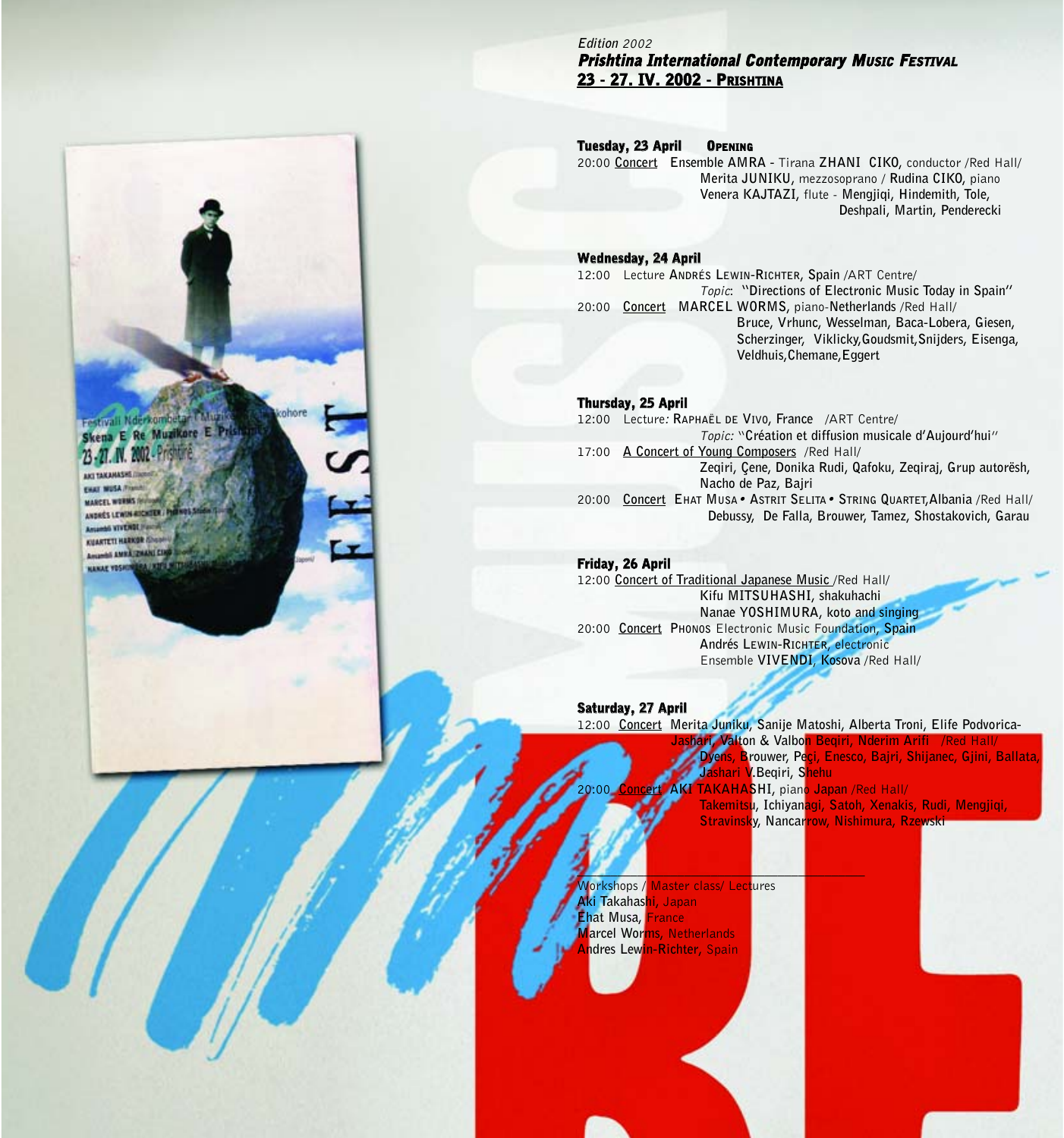**Edition** 2003 Prishtina International Contemporary MUSIC FESTIVAL 23 - 26. IV. 2003 – PRISHTINA

#### Wednesday, 23 April

**OPENING** 20:00 /Catholic church "SHËN NDOU"/ Music Academy Orchestra, Prishtina **Helidon Goro,** guitar, Aleksandër Lekaj, conductor 20:15 **Récital, RAFAEL ANDIA,** guitar **– France** - /Catholic church "SHËN NDOU"/ **M.Mengjiqi, M. de Falla, R. Rudi, M.Ohana, T.Murail**

Thursday, 24 April 12:00 "Compositors Atelier" **ERIC GAUDIBERT,** Switzerland /ART Center/

20:00 **Concert**- **STOCKHOLMS SAXOFONKVARTETT –** Sweden/Catholic church "SHËN NDOU" **Daniel Nelson, Arne Mellnäs, Marie Åke Parmerud,Valton Beqiri, Dror Feiler**

22:30 **Concert Jazz -** duo **Armend Xhaferi**, guitar-**Ilir Bajri,** piano

#### Friday, 25 April

12:00 Lecture **– NESTOR KRAJA, ALBANIA** /ART Center/ 17:00 **A Concert of Young Artists** /Red Hall/ **Ars Vocalis choir /Baki Jashari/, Trio "QAZA" Shkumbin Bajraktari, Elife Podvorica-Jashari, Elizabeta Musliu, Alberta Troni, Adelina Thaqi, Lindita Hakaj** 20:00 **Concert**-ENSEMBLE CONTEMPORAIN DU CONSERVATOIRE DE GENÈVE-Switzerland /Red Hall/ **DUO Jean Jacques BALET – Mayumi KAMEDA**, piano **Jean Jacques BALET**, conductor **Eric Gaudibert,Valton Beqiri,Nicolas Bolens,Gérard Zinsstag,Igor Stravinsky**

#### Saturday 26, April

17:00 **Concert** /Red Hall/ **Strings &Trio KOSOVA, Venera Mehmetagaj**, flute **Misbah Kaqamaku**, piano **Astrit Mustafa**, clarinet **- Akil Koci, Bashkim Shehu, Rauf Dhomi, Esat Rizvanolli, Vinçenc Gjini** 18:00 **Concert of Young Composers** /Red Hall/ **Edi Ballili, Evis Samoutis, Dafina Zeqiri, Hiroaki Watanabe, Arta Zeqiraj, Ilir Bajri&CNM Students**

Saturday 26, April 20:00 **Récital IAN PACE,** piano**-** Great Britain/Red Hall/ **C.Debussy, B.Bartok**, **G.Ligeti, H.Radulescu, Th.Simaku, M.Mengjiqi, J.Clarke**

**Jorkshops / Master class/ Lectures Guitar - Rafael Andia,** France **Composition - Eric Goudibert, Switzerlan Saxophone** - **Jörgen Pettersson,** Sweden **Composition -Thoma Simaku,** Albania

**\_\_\_\_\_\_\_\_\_\_\_\_\_\_\_\_\_\_\_\_\_\_\_\_\_\_\_\_\_\_\_\_\_\_\_\_\_\_\_\_\_\_\_**

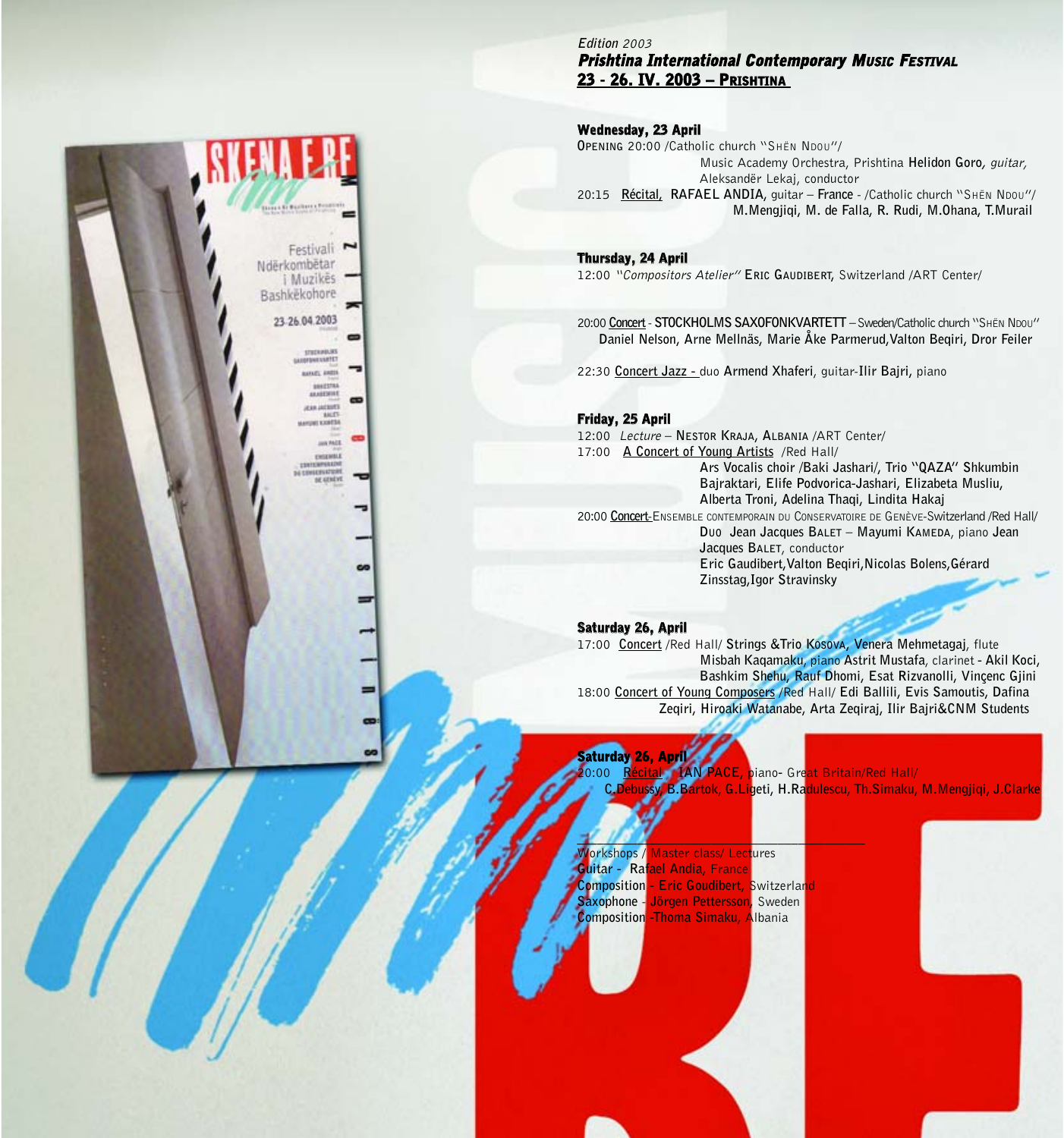#### **Edition** 2004 Prishtina International Contemporary MUSIC FESTIVAL 12 - 16.V.2004 – PRISHTINA

**Wednesday, 12 May OPENING 19:30** /Red Hall/ 19:30 **Concert** - **TRIO FIBONACCI**, Canada **Pascal Dusapin, Zeqirja Ballata, Nicolas Gilbert, D.Shostakovich**

**Thursday, 13 May**  19:30 **Concert - AKI TAKAHASHI**, piano Japan /Red Hall/ **Toru Takemitsu, Someih Satoh, Akira Nishimura, Olivier Messiaen, Iannis Xenakis, Giacinto Scelsi, Peter Garland**  22:30 **Concert - ANNETTE VANDE GORNE**, electronics - Belgium **Theodoros Lotis, Annette Vande Gorne**

#### **Friday, 14 May**

12:00 **Lecture** /Art Center/ **Balkan Information Network** /Prof. **Sokol SHUPO**/ Tribune – debate "Discussion and Communication about Music fields in Balkan Countries" (participants are from Bulgaria, Kosova, Macedonia, Montenegro, Albania and Greece) 19:30 **Concert** - **QUARTET** (cl.,vl.,vlc.,pf), France /Red Hall/ **Claude Debussy, Fahri Beqiri, Olivier Messiaen**

#### **Saturday 15, May**

17:00 **Concert** – **Chamber Music (V.Kajtazi, E.Podvorica-Jashari,V.Beqiri,M. Kaçamaku) - Akil Koci, Fahri Beqiri , Ilir Bajri**

17:30 **Concert of Young Composers** /Suiss, Albania, Bulgaria, Kosova /Red Hall/

19:30 **Concert - TRIO D'AMSTERDAM** (sop.,fl.,pf.), Netherland /Red Hall/ **Netherland and Kosovar composers**

**Sunday 16, May**  19:30 **Concert** – **PIANO DUO**, Bulgaria /Red Hall/ **LILIANA GETOVA - GALINA APOSTOLOVA**, piano **Dmitri Shostakovich, Velislav Zaimov,Bahri Mulliqi, Shozo Aoki, Yordan Goshev**

Workshops / Master class/ Lectures **Eleonore Pameijer, Netherlands**<br>Marcell Worms, Netherlands **Marcell Worms,** Netherlands **Annette Vande Gorne,** Belgium **Sokol Shupo,** Albania

**\_\_\_\_\_\_\_\_\_\_\_\_\_\_\_\_\_\_\_\_\_\_\_\_\_\_\_\_\_\_\_\_\_\_\_\_\_\_\_\_\_\_\_**

us le Reibert e Printinis Festivali Ndërkombëtar i Muzikës së Re

Prishtina International **Contemporary Music Festival** 

12-16.05.2004

THIS FIRSTNACCI ANT TAKAHASHE ANNETTE VANDE GORNE **GILBETET** THIS O'AMSTERDAM **FIAND DUG GETOVA-APOSTOLOVA**